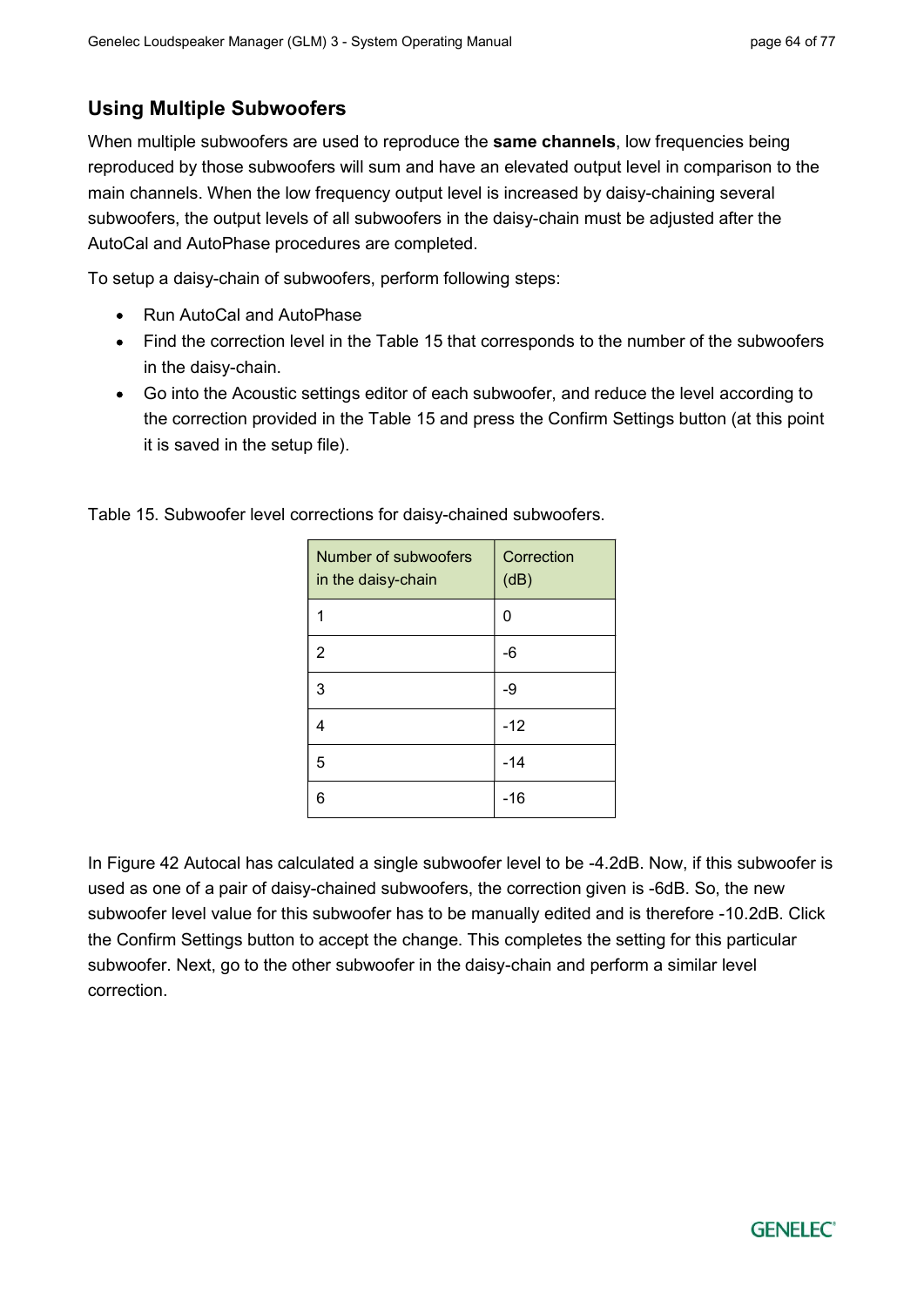

Figure 42. Level correction.

 The level correction for subwoofers are only required if those are reproducing same channels. Audio connections for analog signale is show in Figure 43 and for AES/EBU signal in Figure 44. If subwoofers are used so that the left subwoofer only reproducing the left channel and the right subwoofer only reproducing the right channel, level corrections won't be needed.



Figure 43. Dual subwoofers with the analogue signal.